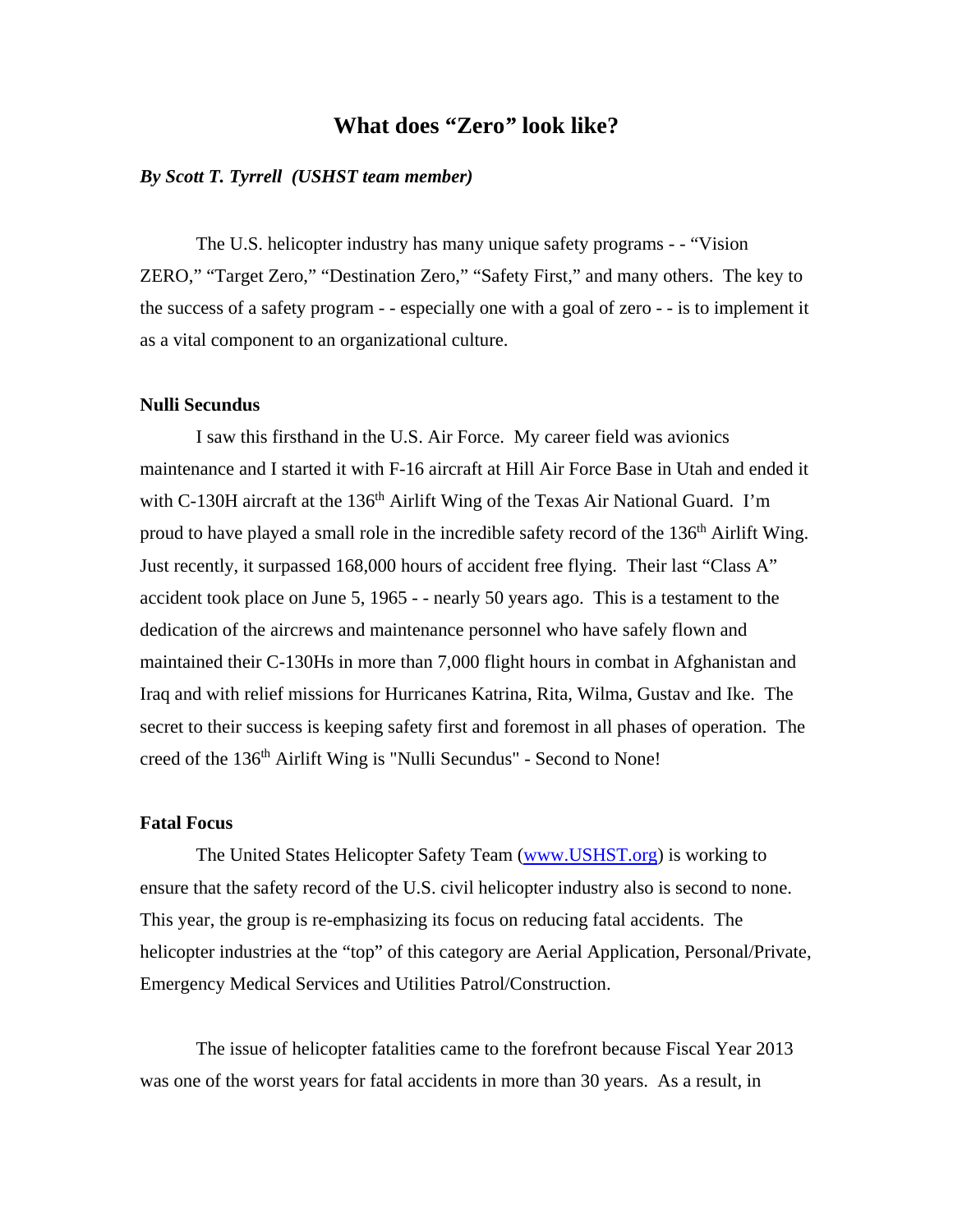January 2014, the NTSB identified "Helicopter Operations" on its *Most Wanted* list of safety improvements. Ironically, Fiscal Year 2014 followed as one of the safest years for civil helicopter operations.

A colleague and I were reflecting on the 2014 achievement and he remarked that although we reached an incredible rate of success, "We aren't that good!" His blunt remark was immediately followed by an example of an accident that almost happened.

#### **Dumb Luck**

A commercial helicopter pilot and passenger departed an airport in a pistondriven helicopter on a short 30 NM flight to return the helicopter following some maintenance work. Shortly after take-off, the helicopter encountered ground fog. The pilot immediately contacted air traffic control and communicated his situation. The controller asked the pilot to "IDENT" to initiate the request for assistance. The pilot responded, "unable" as the helicopter's transponder was inoperative. The controller asked the pilot to provide his altitude. The helicopter pilot replied once again, "unable" as the altimeter was inoperative. The pilot then determined his location using his smartphone. Unfortunately, while determining his position, the situation became much worse. The low fuel light illuminated indicating that the pilot had three gallons, or approximately 10 minutes of fuel remaining. The pilot began an immediate descent into the clouds and to his disbelief, a case of dumb luck occurred when the helicopter broke out of the clouds and landed safely in a field with no damage to the aircraft or occupants.

This incident is a poster child for poor aeronautical decision making and provides many examples of what not to do. The Helicopter Association International launched a Land & Live campaign in early 2014 which emphasizes the fact that helicopter pilots have a unique feature that most fixed-wing pilots do not. They have the capability to perform an immediate precautionary landing to the ground.

An equally important part of the Land  $&$  Live program is the decision by a helicopter pilot NOT to take off in the first place. Had the pilot from the incident took